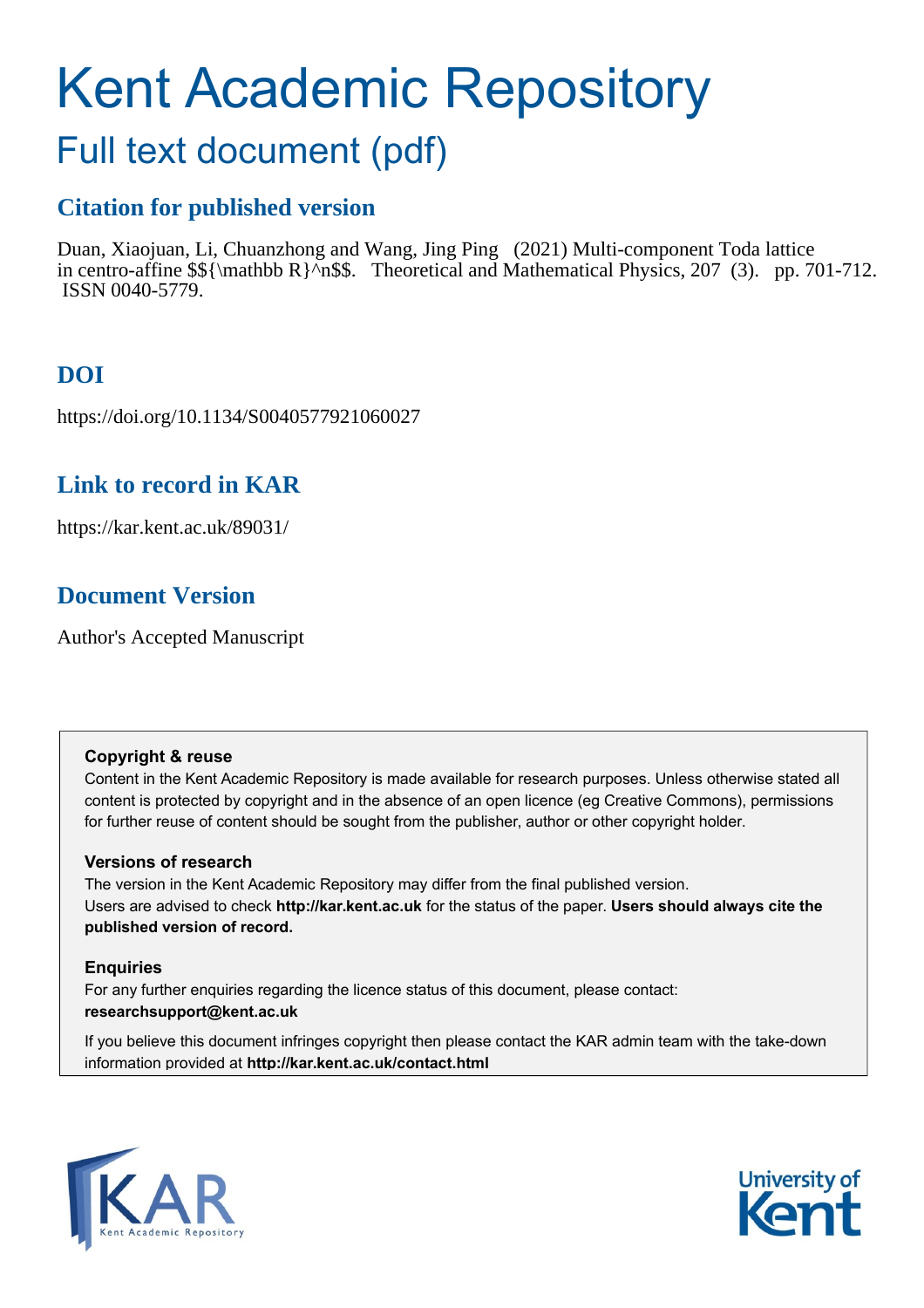#### MULTI-COMPONENT TODA LATTICE IN CENTRO-AFFINE  $\mathbb{R}^n$

#### XIAOJUAN DUAN, CHUANZHONG LI, AND JING PING WANG

Abstract. In this paper we use the group-based discrete moving frame method to study invariant evolutions in n-dimensional centro-affine space. We derive the induced integrable equations for invariants, which can be transformed to local and nonlocal multi-component Toda lattices under a Miura transformation, and hence establish their geometric realisations in centro-affine space.

#### **CONTENTS**

| Introduction                                            |                |
|---------------------------------------------------------|----------------|
| 2. Discrete moving frame and invariant evolutions       | $\overline{2}$ |
| 2.1. Discrete moving frames                             | $\mathcal{D}$  |
| 2.2. Invariant evolutions                               | $\overline{4}$ |
| 3. Multi-component Toda lattices                        | $\overline{4}$ |
| 4. Invariant evolutions in centro-affine $\mathbb{R}^n$ | 6              |
| 4.1. The case of centro-affine $\mathbb{R}^3$           | 7              |
| 4.2. Towards the general centro-affine case             | 9              |
| Acknowledgments                                         | 11             |
| References                                              |                |

#### 1. Introduction

Integrable systems are closely linked with classical geometries. Geometric evolutions for curves in homogeneous spaces induce integrable flows for geometric invariants such as curvatures. The space of these invariants can be viewed as coordinates of the moduli space of curves under the group action. The moving frame approach leads to a natural description of its associated Hamiltonian structures defined on the moduli space.

A well-known example was given by Hasimoto [1]. He showed that a curve flow in Euclidean space, invariant under the Euclidean group, known as the Vortex-Filament flow, induces the nonlinear Shrödinger equation (NLS) for the curvature and torsion of the curve flow. The Vortex Filament flow is called an Euclidean realisation of NLS. Geometric realisations of other integrable systems such as the Korteweg-de Vries equation (KdV), modified KdV and sine-Gordon equation are derived in classical geometries. The method of group-based moving frame introduced by Fels and Olver[2, 3] has played a very important role in establishing the relations. There are many papers devoted to this topic. We refer to [4, 5] and the references of them.

In 2013, the method of group-based discrete moving frame was introduced by Mansfield, Marí-Beffa and Wang  $[6]$ , which is essentially a sequence of moving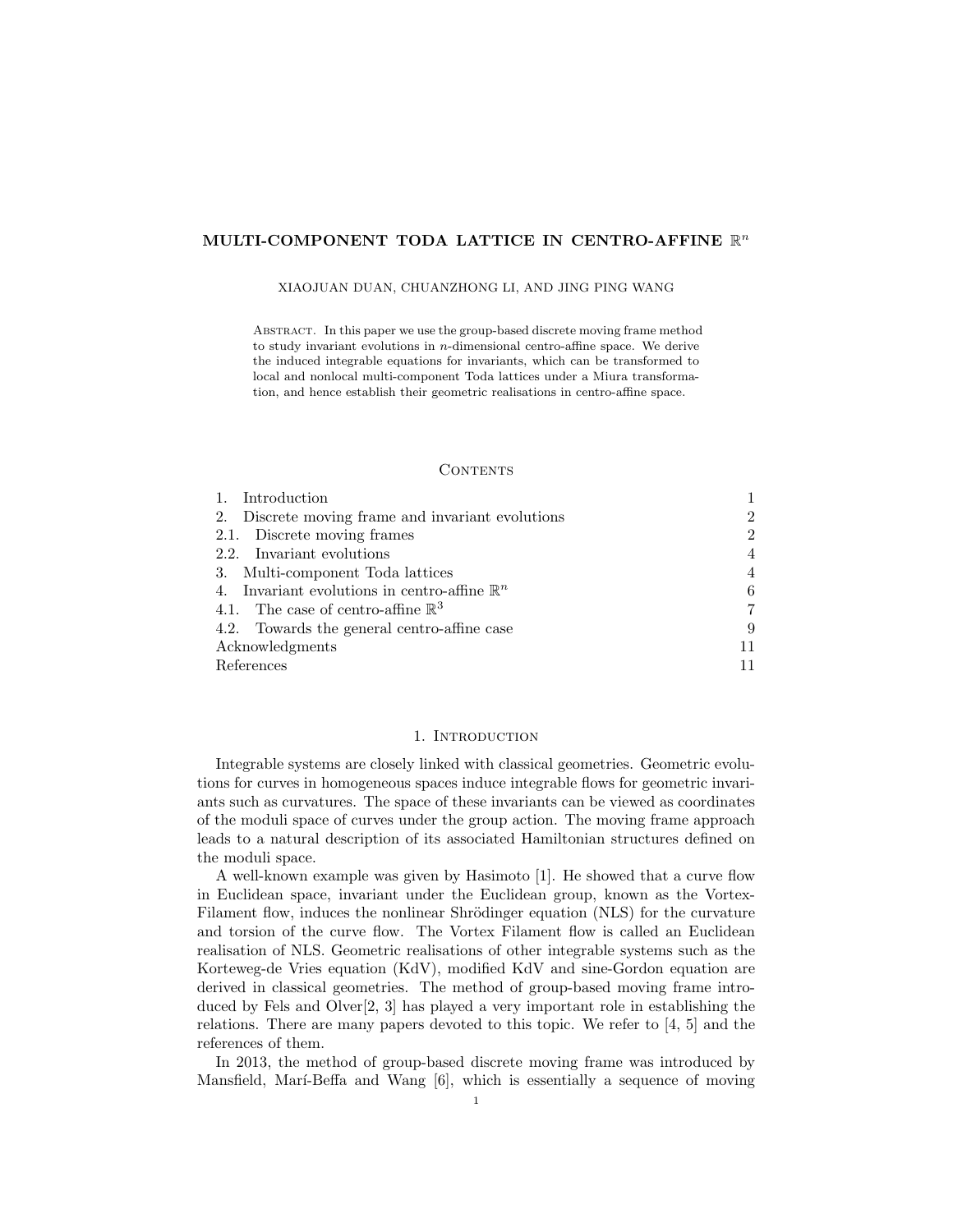frames with overlapping domains. It provides a powerful tool to study the link between induced completely integrable systems on discrete curvatures (or invariants) and the invariant evolutions of polygons in different geometric settings. As examples, they derived the projective  $\mathbb{RP}^2$  and 2-dimensional centro-affine  $\mathbb{R}^2$  discrete realisations of the modified Volterra and Toda lattices. Such study was soon extended to projective polygons in  $\mathbb{R}\mathbb{P}^n$  in [7], establishing a close relationship between the projective invariant evolutions and the Hamiltonian evolutions on the invariants of the flow.

The induced flows for invariants from geometric evolutions for curves in classical geometries can be viewed as a syzygy between differential and difference invariants [8, 9], which offers a great advantage in direct computation of the Euler-Lagrange equations in terms of invariants from given invariant Lagrangians.

This paper is devoted to the study of invariant evolutions in centro-affine  $\mathbb{R}^n$ and induced integrable systems. In 3-dimensional centro-affine case, the authors of [10] studied the geometric realisations of the B-Toda lattice and C-Toda. Recently Beffa and Calini investigated the evolutions of arc length-parametrised polygons (corresponding to the case  $p_s = 1$  in Section 4) in *n*-dimensional centro-affine space, which can be identified with the case of projective  $\mathbb{RP}^{n-1}$  [11]. They proved that the Poisson brackets derived in [7] form a bi-Hamiltonian pair.

In this paper, we are going to derive the induced integrable equations from invariant evolutions in n-dimensional centro-affine space and to establish their geometric realisations. The paper is organized as follows. In section 2, we review basic facts on discrete moving frames and invariants evolutions mainly based on [6, 7]. In section 3, we give a brief introduction on multi-component Toda lattice for both local and nonlocal flows. Our main results are in section 4. We use the approach of discrete moving frame to derive the flow of invariants for a given invariant time evolution. In 3-dimensional centro-affine space, we construct a Hamiltonian pair which generate both local and nonlocal integrable differential-difference systems, which can be transformed into 3-component local and nonlocal Toda lattices under the same Miura transformation. In the general *n*-dimension case, although it is hard to give the Hamiltonian pair explicitly, we write down the integrable differential-difference systems, which are multi-component local and nonlocal Toda lattices.

#### 2. Discrete moving frame and invariant evolutions

In this section we will describe basic definitions and theorems on discrete groupbased moving frames and invariant evolutions. We only state results (without proofs) for the left group action and the right discrete moving frame, which are taken from [6, 7]. We refer the readers to the original papers for the details.

2.1. Discrete moving frames. Let M be an n-dimensional manifold and  $G \times$  $M \to M$  be a left action of an r-dimensional Lie group G on M.

We begin with a discrete analogue of the  $m<sup>th</sup>$  order submanifold jet bundle introduced in [12]. Assume that  $x : \mathbb{Z} \to M$  is a discrete function. Here we use the subscript notation  $x_s = x(s)$  to denote the evaluation of x at the integer point  $s \in \mathbb{Z}$ . The collection of  $m+1$  points

$$
x_s^{[m]} = (x_s, x_{s+1}, \cdots, x_{s+m}), \quad x_{s+i} \in M, \ i = 0 \cdots m
$$

 $\mathbb{R}^m$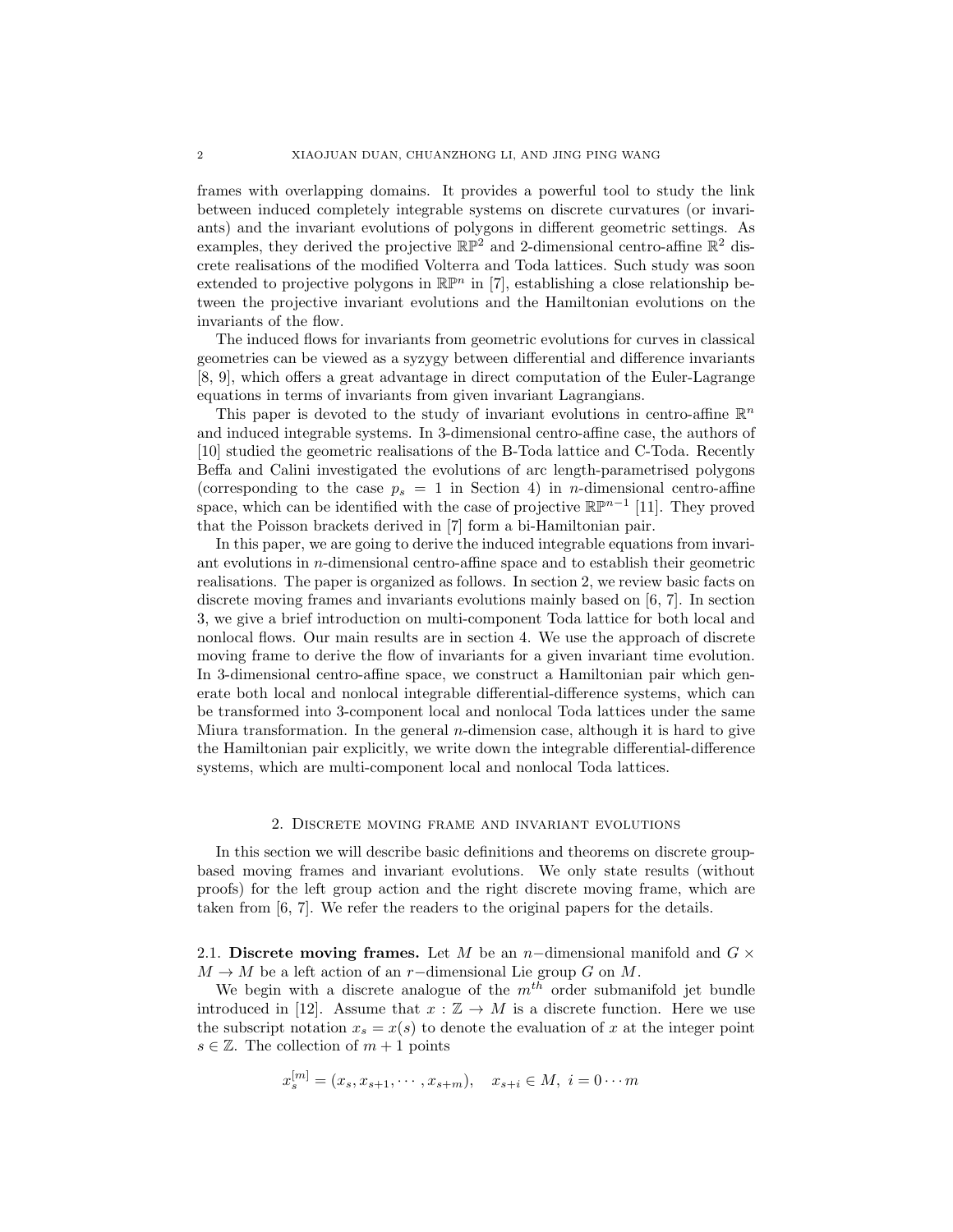is the  $m^{th}$  order forward discrete jet at  $s \in \mathbb{Z}$  denoted by  $(s, x_s^{[m]})$ . Then the  $m^{th}$ order forward discrete jet space  $J^{[m]}$  is defined as the collection of  $(s, x_s^{[m]})$ , that is,

$$
J^{[m]}=\bigcup_{s\in\mathbb{Z}}(s,x^{[m]}_s).
$$

Let  $\pi^m: J^{[m]} \to \mathbb{Z}$  denote the projection onto the discrete index

$$
\pi^m(s, x_s^{[m]}) = s.
$$

Then for each  $s \in \mathbb{Z}$ , the fiber  $J^{[m]}|_{s} = (\pi^{m})^{-1}(s) \simeq M^{m+1}$  is a smooth manifold when  $m \geq 0$ . Naturally we can extend the action of G on M to  $J^{[m]}$  as follows:

(1) 
$$
g \cdot (s, x_s^{[m]}) = (s, g \cdot x_s, g \cdot x_{s+1}, \cdots, g \cdot x_{s+m}).
$$

Definition 2.1. (Discrete moving frame) A discrete right (resp. left) moving frame is a  $G$ -equivariant map  $\rho: J^{[m]} \to G$  satisfying

$$
\rho(s, g \cdot x_s^{[m]}) = \rho(s, x_s^{[m]})g^{-1},
$$

(resp.  $g \cdot \rho(s, x_s^{[m]})$ ) for all  $g \in G$ .

For simplicity we use the notation  $\rho_s$  to denote the image of the moving frame  $\rho$ at the point  $(s, x_s^{[m]})$ . If  $\rho_s$  is a left moving frame, then  $\rho_s^{-1}$  is a right moving frame. As in the continuous case, the construction of a discrete moving frame is based on the choice of the cross-section. The cross section is not unique. One adequate cross section can simplify the computation. We use  $\mathcal{K}_s$  to denote the cross-sections over s on  $J^{[m]}$ . For a discrete moving frame, its cross-section over s is replicated for all other base points  $s + i$ , which means the cross-section over  $s + i$  is represented by  $\mathcal{K}_{s+i} = \mathcal{T}^i \mathcal{K}_s$  for all  $i \in \mathbb{Z}$ , where  $\mathcal T$  is the shift operator. Consequently we have that  $\rho_{s+i} = \mathcal{T}^i \rho_s$ .

The discrete moving frames provide a powerful approach to construct discrete invariants. We say a function  $F: J^{[m]} \to \mathbb{R}$  is a discrete invariant if

$$
F(g \cdot x_s^{[m]}) = F(x_s^{[m]}), \quad \text{for all } g \in G \text{ and any } x_s^{[m]} \in J^{[m]}.
$$

For a right moving frame, the quantities

$$
(2) \t I_{s,j} := \rho_s \cdot x_j,
$$

are invariants. The induced action on the coordinate functions also produces discrete invariants, that is, for any difference function  $F: J^{[m]} \to \mathbb{R}$ , the induced action on it  $F(s, \rho_s \cdot x_s^{[m]})$  is a discrete invariant. We are able to describe a smaller set of generating invariants, the Maurer-Cartan invariants.

**Definition 2.2.** (Discrete Maurer-Cartan invariant). Let  $\rho: J^{[m]} \to G$  be a right moving frame. The element of the group

$$
(3) \t\t K_s = \rho_{s+1}(\rho_s)^{-1}
$$

is called the right Maurer-Cartan matrix for  $\rho$ .

The equivariance of  $\rho$  implies that the  $K_s$  are invariant under the group action. In addition, using  $(2)$  and  $(3)$  we have

(4) 
$$
K_s \cdot I_{s,j} = \rho_{s+1} \rho_s^{-1} \cdot \rho_s \cdot x_j = \rho_{s+1} \cdot x_j = I_{s+1,j}
$$

and iterating this, we have  $K_{s+1}K_s\cdot I_{s,j}=I_{s+2,j}$ , and so on. Hence, the components of  $K_s$ , together with the set of all diagonal invariants,  $I_{j,j} = \rho_j \cdot x_j$ , generate all other invariants [6].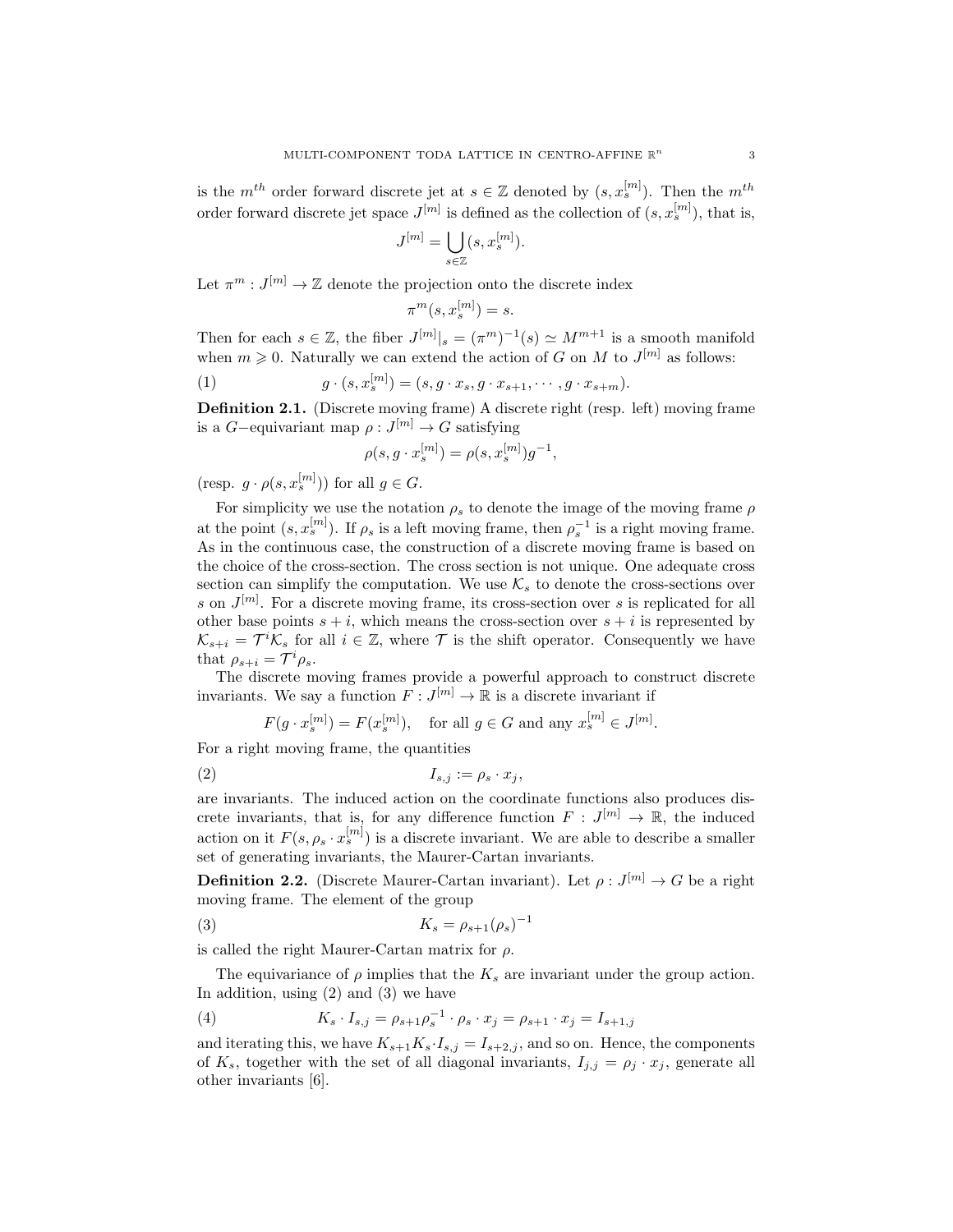#### 2.2. Invariant evolutions. For an evolution equation

$$
(5) \t\t\t (x_s)_t = F_s((x_r)),
$$

we say it is an invariant time evolution under the action of the group  $G$  if the group action takes solutions to solutions, that is, if  $(x_r)$  is a solution, so is  $(g \cdot x_r)$  for any  $g \in G$ . Any invariant time evolution can be explicitly expressed in terms of the invariants and the moving frame.

Here we consider homogeneous manifolds  $M = G/H$  with H a closed subgroup and assume that G acts on M via left multiplication on representatives of the class. The distinguished class of H is denoted by  $o \in G/H$ . Let  $\rho_s$  be the discrete right moving frame satisfying  $\rho_s \cdot x_s = o$  for all s. We can describe the general formula for an invariant evolution  $(5)$  in terms of the moving frame  $[6, 7]$ .

We denote by  $\Gamma_g: G/H \to G/H$  the map defined by the action of  $g \in G$ , that is,  $\Gamma_g(x) = g \cdot x$ , and by  $d\Gamma_g(x)$  the tangent map of  $\Gamma_g$  at  $x \in G/H$ . Any G-invariant evolution of the form (5) can be written as

(6) 
$$
(x_s)_t = d\Gamma_{\rho_s^{-1}}(o)(\mathbf{v}_s),
$$

where  $v_s$  is an invariant vector in the tangent space of M at  $x_s$ .

For an invariant evolution (6) there is a simple process to describe the evolution induced on the Maurer-Cartan matrices, and hence on a generating set of invariants as stated in the following theorem. Its proof for the left discrete moving frame can be found [6].

**Theorem 2.1.** Let  $\varsigma$  :  $G/H \to G$  be a section of  $G/H$  such that  $\varsigma(o) = e \in G$ , where e is the identity. Given a right moving frame  $\rho_s$ , assume that  $\rho_s \cdot x_s = o$  and  $\rho_s = \rho_s^H \varsigma(x_s)^{-1}$ , for some  $\rho_s^H \in H$ . Then the invariant evolution (6) leads to the structure equation

$$
(7) \qquad (K_s)_t = N_{s+1}K_s - K_sN_s,
$$

where  $K_s$  is the right Maurer-Cartan matrix and  $N_s = (\rho_s)_t \rho_s^{-1} \in \mathfrak{g}$ . Furthermore, assume  $\mathfrak{g} = \mathfrak{m} \oplus \mathfrak{h}$ , where  $\mathfrak{g}$  is the algebra of G,  $\mathfrak{h}$  is the algebra of H and  $\mathfrak{m}$  is a linear complement (which can be identified with the tangent to the image of the section  $\varsigma$ ). Then, if  $N_s = N_s^{\mathfrak{h}} + N_s^{\mathfrak{m}}$  splits accordingly,

(8) 
$$
N_s^{\mathfrak{m}} = -d\varsigma(o)\mathbf{v}_s.
$$

In this paper, we are going to apply the above theorem to the centro-affine space. In fact, equation (7) and condition (8) completely determine the evolution of  $K_s$ [6, 7, 10]. Note that identity (7) is similar to the zero curvature condition (without the spectral parameter) for completely integrable systems. This is a key point when we link integrable systems to invariant evolutions.

#### 3. Multi-component Toda lattices

We are going to link the invariant evolutions in centro-affine space with multicomponent Toda lattices. To be self-contained, we will recall some facts on the Toda lattices in this section.

The well-known Toda lattice [13] is given by

(9) 
$$
\frac{d^2 u_s}{dt^2} = \exp(u_{s-1} - u_s) - \exp(u_s - u_{s+1}).
$$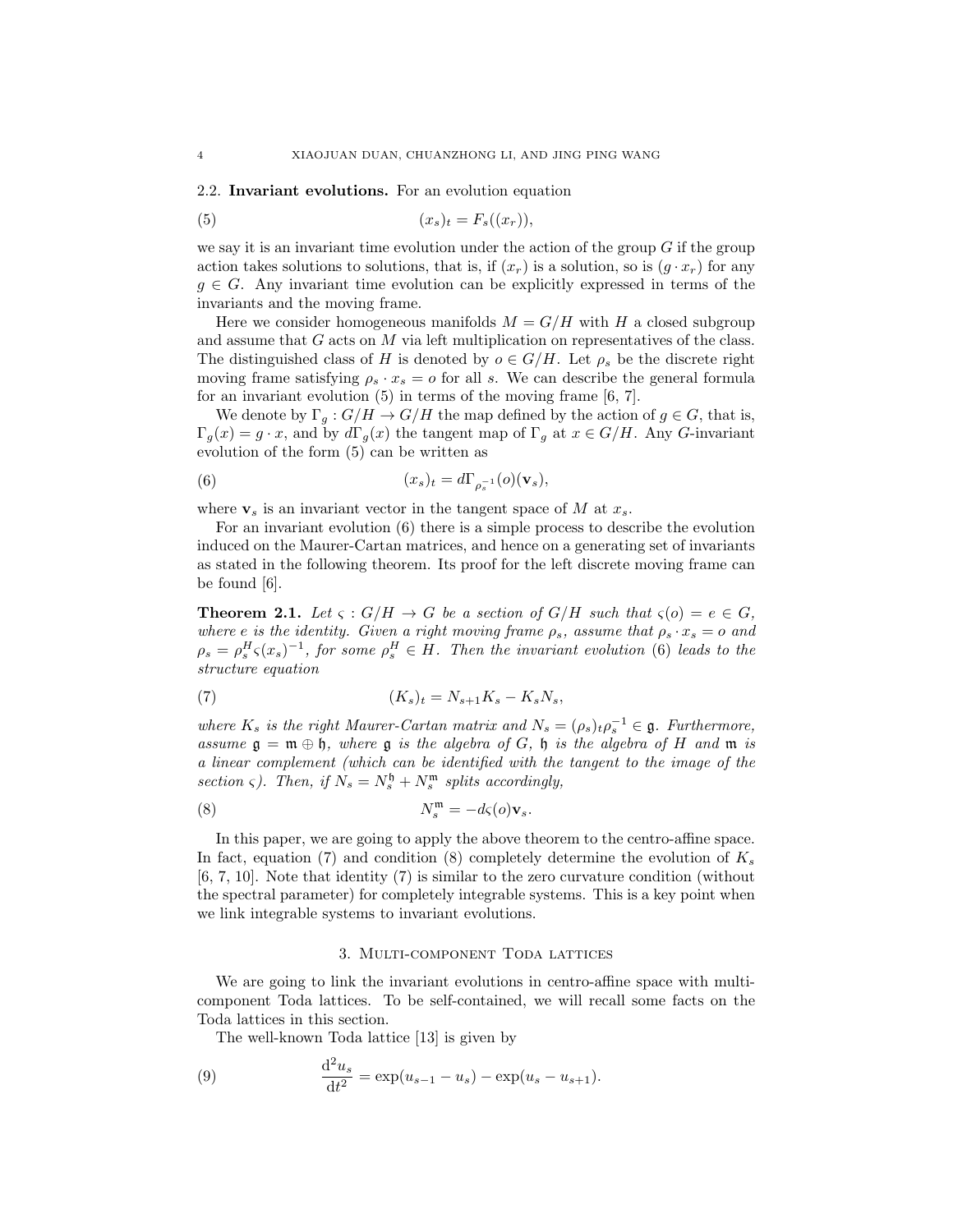Here the dependent variable u is a function of time t and discrete variable  $s \in \mathbb{Z}$ . It can be viewed as a discretization of the Korteweg-de Vries equation. Using the Flaschka [14, 15] coordinates

$$
q_s = \frac{\mathrm{d}u_s}{\mathrm{d}t}, \qquad p_s = \exp(u_s - u_{s+1}),
$$

we rewrite the Toda lattice (9) in the form

(10) 
$$
\frac{dp_s}{dt} = p_s(q_s - q_{s+1}), \qquad \frac{dq_s}{dt} = p_{s-1} - p_s.
$$

Its complete integrability was first established by Flaschka and Manakov [14, 15, 16]. Its Lax representation can be written as

(11) 
$$
\frac{\partial \mathcal{L}}{\partial t} = [B, \mathcal{L}] = B\mathcal{L} - \mathcal{L}B,
$$

where

$$
\mathcal{L} = \mathcal{T}^{-1} + q_s + p_s \mathcal{T}, \quad B = -\mathcal{L}_{\geq 1} = -p_s \mathcal{T}.
$$

The above scalar Lax representation has been generalised to higher order difference operators involving in more dependent variables [17]. From now on, we will drop the down index s without causing confusion. For instance, we simply write  $p$  for  $p_s$ and  $p_i$  for  $p_{s+i}$ . Let

(12) 
$$
\mathcal{L} = \mathcal{T}^{-n} + \sum_{j=1}^{n} w^j \mathcal{T}^{-n+j} + u\mathcal{T}, \quad B = \mathcal{L}_{\geq 1} = u\mathcal{T},
$$

where u and  $w^j$ ,  $j = 1, 2, \dots n$  are dependent variables. It follows from the Lax equation (11) that the  $n + 1$ -component Toda lattice is of the form [17]

(13) 
$$
\begin{cases} w_t^1 = u - u_{-n}, \\ w_t^j = uw_1^{j-1} - w^{j-1}u_{-n+j-1}, \\ u_t = u(w_1^n - w^n). \end{cases} \quad j = 2, \dots, n,
$$

When  $n = 1$ , it leads to the Toda lattice (10) by letting  $u = p_s$  and  $w^1 = -q_s$ . For any fixed n, applying an r-matrix formalism, their bi-Hamiltonian structures can be constructed. In [17], the biHamiltonian structures for two and three fields are explicitly given.

From Lax operator (12), one can also derive a nonlocal multi-component Toda equation by taking its  $n$ -th root [18]. Here we write out the first two terms of this Laurent series in  $\mathcal{T}$ :

$$
\mathcal{L}^{\frac{1}{n}} = \mathcal{T}^{-1} + \eta + \cdots
$$
,  $\eta = (1 + \mathcal{T}^{-1} + \cdots + \mathcal{T}^{1-n})^{-1}w^{1}$ .

Then the Lax flow is given by

$$
\partial_t \mathcal{L} = [(\mathcal{L}^{\frac{1}{n}})_{\geq 1}, \mathcal{L}] = -[(\mathcal{L}^{\frac{1}{n}})_{\leq 0}, \mathcal{L}] = -[\mathcal{T}^{-1} + \eta, \mathcal{L}],
$$

which leads to

(14) 
$$
\begin{cases} u_t &= u(\mathcal{T} - 1)\eta, \\ w_t^j &= w^{j+1} - w_{-1}^{j+1} - w^j(1 - \mathcal{T}^{-n+j})\eta, \quad j = 1, \dots, n-1, \\ w_t^n &= u - u_{-1}, \quad \text{where } \eta = (1 + \mathcal{T}^{-1} + \dots + \mathcal{T}^{1-n})^{-1}w^1. \end{cases}
$$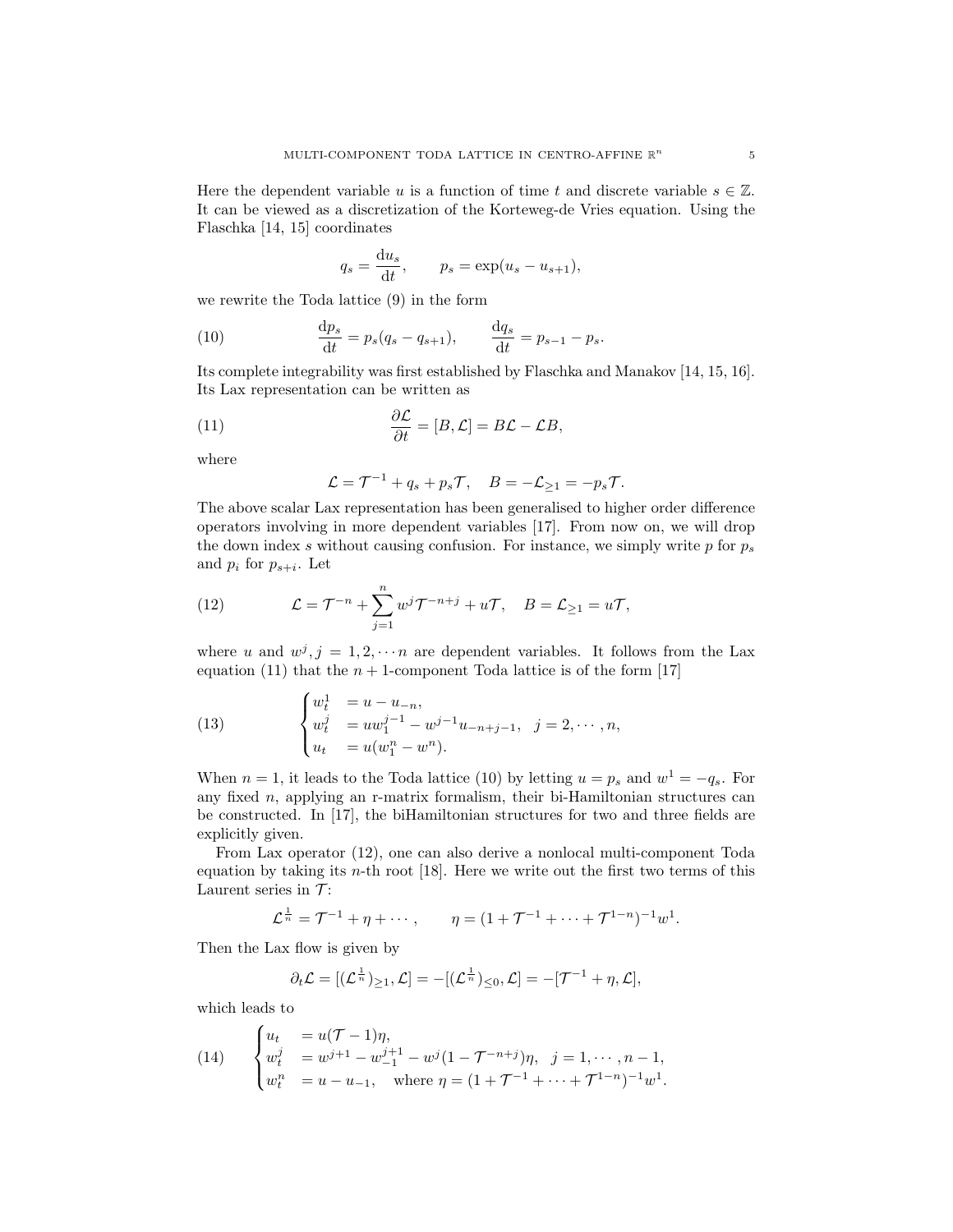In particular, if we take  $n = 2$ , it leads to a local 3-component Toda equation [17]

,

(15) 
$$
\begin{cases} u_t &= u(w_1^2 - w^2), \\ w_t^1 &= u - u_{-2}, \\ w_t^2 &= uw_1^1 - u_{-1}w^1 \end{cases}
$$

and a nonlocal 3-component Toda equation

(16) 
$$
\begin{cases} u_t &= u(\mathcal{T} - 1)\mathcal{T}(1 + \mathcal{T})^{-1}w^1, \\ w_t^1 &= w^2 - w_{-1}^2 - w^1(\mathcal{T} - 1)(1 + \mathcal{T})^{-1}w^1, \\ w_t^2 &= u - u_{-1}. \end{cases}
$$

#### 4. INVARIANT EVOLUTIONS IN CENTRO-AFFINE  $\mathbb{R}^n$

Centro-affine geometry is obtained by deleting translations from the affine geometry. Let  $G = SL(n, \mathcal{R})$  acts linearly on  $M = \mathbb{R}^n$  as follows:

 $x \rightarrow g \cdot x$ ,

where x is a n-vector,  $g \in G$  and the product is the matrix multiplication. The *n*-dimensional centro-affine space  $M = \mathbb{R}^n$  can be regarded as the homogeneous space  $SL(n,\mathcal{R})/H$ , where H is the isotropy subgroup of  $e_1 = (1,0,\dots,0)^T$ , where the upper index  $T$  denotes the transpose of a matrix. We write

$$
H = \begin{pmatrix} 1 & Y_{1 \times (n-1)} \\ 0_{(n-1) \times 1} & A_{(n-1) \times (n-1)} \end{pmatrix}
$$

and

$$
G/H = \begin{pmatrix} x & 0_{1 \times (n-1)} \\ y_{(n-1) \times 1} & B_{(n-1) \times (n-1)} \end{pmatrix},
$$

where matrix  $B_{(n-1)\times(n-1)} = \text{diag}(1/x, 1, \dots, 1)$  and  $(x, y^T)$  can be viewed as the *n*-coordinates on  $M = \mathbb{R}^n$ .

To construct the right frame  $\rho_s$  we take the normalization equation to be

(17) 
$$
\rho_s \cdot (x_s, x_{s+1}, x_{s+2}, \cdots, x_{s+n-1}) = (e_1, e_2, \cdots, (-1)^{n-1} p_s e_n),
$$
  
where  $x_{s+k} = (x_{s+k}^0, x_{s+k}^1, x_{s+k}^2, \cdots, x_{s+k}^{n-1})^T$  for  $k = 0, 1, \cdots, n-1$  and  
 $p_s = (-1)^{n-1} \det(x_s, x_{s+1}, x_{s+2}, \cdots, x_{s+n-1}).$ 

This leads to the right Maurer-Cartan matrix

(18) 
$$
K_s = \rho_{s+1} \rho_s^{-1} = \begin{pmatrix} r_s^1 & 1 & 0 & \cdots & 0 & 0 \\ r_s^2 & 0 & 1 & \cdots & 0 & 0 \\ \vdots & \vdots & & \vdots & & \vdots \\ r_s^{n-2} & 0 & 0 & \cdots & 1 & 0 \\ r_s^{n-1} & 0 & 0 & \cdots & 0 & \frac{(-1)^{n-1}}{p_s} \\ p_s & 0 & 0 & \cdots & 0 & 0 \end{pmatrix}
$$

where  $r_s^k = -\frac{\det(x_s, \dots, x_{k-1+s}, x_{s+n}, x_{k+1+s}, \dots, x_{s+n-1})}{\tau_{p_s}}$  $\tau_{\tau_{ps}}^{(s+n, x_{k+1+s} \cdots, x_{s+n-1})}$  for  $k=1,\cdots,n-1$ .

We will drop the down index  $s$  without causing confusion. For example, when  $n = 2$ , the normalization equation (17) becomes

,

$$
\rho \cdot (x, x_1) = (e_1, -pe_2), \quad p = -\det(x, x_1) = -(x^0 x_1^1 - x_1^0 x_1^1).
$$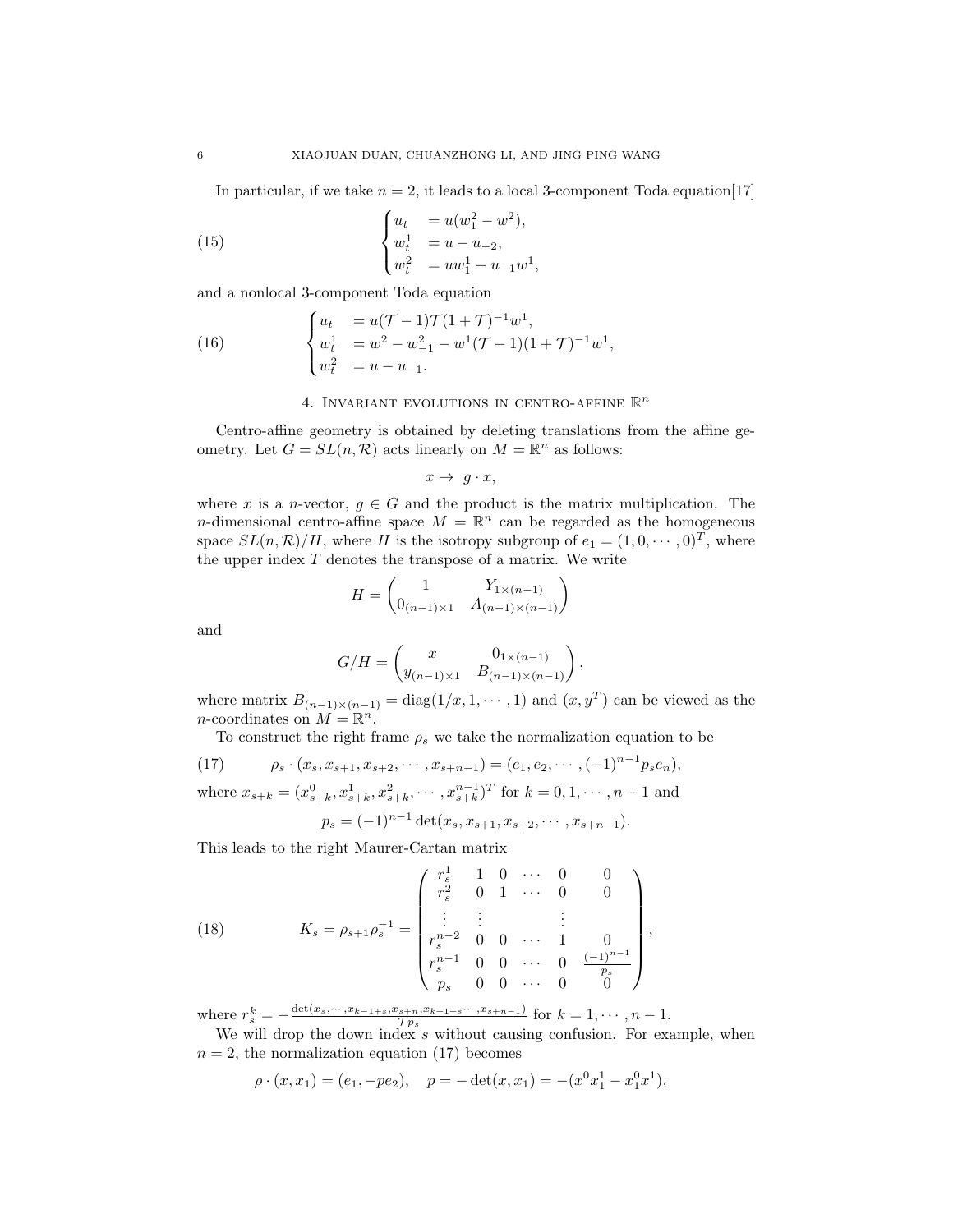Solving it, we get the left moving frame

$$
\rho^{-1} = (x, -\frac{x_1}{p}),
$$

and thus the corresponding right Maurer-Cartan matrix is

(19) 
$$
K = \rho_1 \rho^{-1} = \begin{pmatrix} r^1 & -\frac{1}{p} \\ p & 0 \end{pmatrix}, \qquad r^1 = -\frac{\det(x, x_2)}{p_1}.
$$

In this case, the link between invariant evolutions and integrable systems has been discussed in [6]. Next we will focus on the invariant evolutions and the related integrable systems when  $n = 3$ .

4.1. The case of centro-affine  $\mathbb{R}^3$ . It follows from (18) that the right Maurer-Cartan matrix in this case (after dropping the down index  $s$ ) is

(20) 
$$
K = \rho_1 \rho^{-1} = \begin{pmatrix} r^1 & 1 & 0 \\ r^2 & 0 & \frac{1}{p} \\ p & 0 & 0 \end{pmatrix},
$$

where  $p = \det(x, x_1, x_2), r^1 = -\frac{1}{p_1} \det(x, x_3, x_2), r^2 = -\frac{1}{p_1} \det(x, x_1, x_3)$  and

(21) 
$$
\rho^{-1} = (x, x_1, \frac{x_2}{p}).
$$

From (6), the general invariant evolution is given by

(22) 
$$
(x)_t = \rho^{-1} \mathbf{v}, \qquad \mathbf{v} = (v^1, v^2, v^3)^T,
$$

where  $v^1$ ,  $v^2$ ,  $v^3$  are arbitrary functions of the invariants  $r^1$ ,  $r^2$  and p and their shifts. Using (21) and (22), we can easily see that the first column of N is  $-\mathbf{v}$ . From the structure equation (7) we obtain

$$
N = \begin{pmatrix} -v^1 & \frac{-\mathcal{T}v^3}{p} & \frac{-p_1\mathcal{T}^2v^2+r_1^2\mathcal{T}^2v^3}{p^2} \\ -v^2 & -\mathcal{T}v^1+\frac{r^1}{p}\mathcal{T}v^3 & \frac{r^1}{p^2}(p_1\mathcal{T}^2v^2-r_1^2\mathcal{T}^2v^3) - \frac{\mathcal{T}^2v^3}{pp_1} \\ -v^3 & -p\mathcal{T}v^2+r^2\mathcal{T}v^3 & v^1+\mathcal{T}v^1-\frac{r^1}{p}\mathcal{T}v^3 \end{pmatrix},
$$

and the evolution equation

(23) 
$$
\frac{d}{dt} (p, r^1, r^2)^T = \mathbf{P} \mathbf{v},
$$

where

(24) 
$$
P = \begin{pmatrix} p(1+\mathcal{T}+\mathcal{T}^2) & -r^2 p_1 \mathcal{T}^2 & r^2 r_1^2 \mathcal{T}^2 - r^1 \mathcal{T} - \frac{r_1^1 p}{p_1} \mathcal{T}^2 \\ r^1 (1-\mathcal{T}) & 1 - \frac{p p_2}{p_1^2} \mathcal{T}^3 & \frac{p r_2^2 \mathcal{T}^3}{p_1^2} - \frac{r^2 \mathcal{T}^2}{p_1} \\ r^2 (1-\mathcal{T}^2) & \frac{r_1^1 p p_2}{p_1^2} \mathcal{T}^3 - r^1 \mathcal{T} & \frac{1}{p} + \frac{r_1^1 r^2}{p_1} \mathcal{T}^2 - \frac{p \mathcal{T}^3}{p_1 p_2} - \frac{p r_1^1 r_2^2 \mathcal{T}^3}{p_1^2} \end{pmatrix}.
$$

Remark 4.1. Under the transform  $p = p_k, r^1 = q_k p_k, r^2 = -r_k$ , we can get the corresponding evolution equations in [10].

Let us define a matrix

(25) 
$$
C = \begin{pmatrix} (\mathcal{T}^2 - 1)^{-1} p & -(\mathcal{T} + 1)^{-1} r^1 & 0 \\ 0 & -\mathcal{T}^{-1} r^2 & -\mathcal{T}^{-2} \frac{p}{p_1} \\ 0 & -\mathcal{T}^{-1} p & 0 \end{pmatrix}.
$$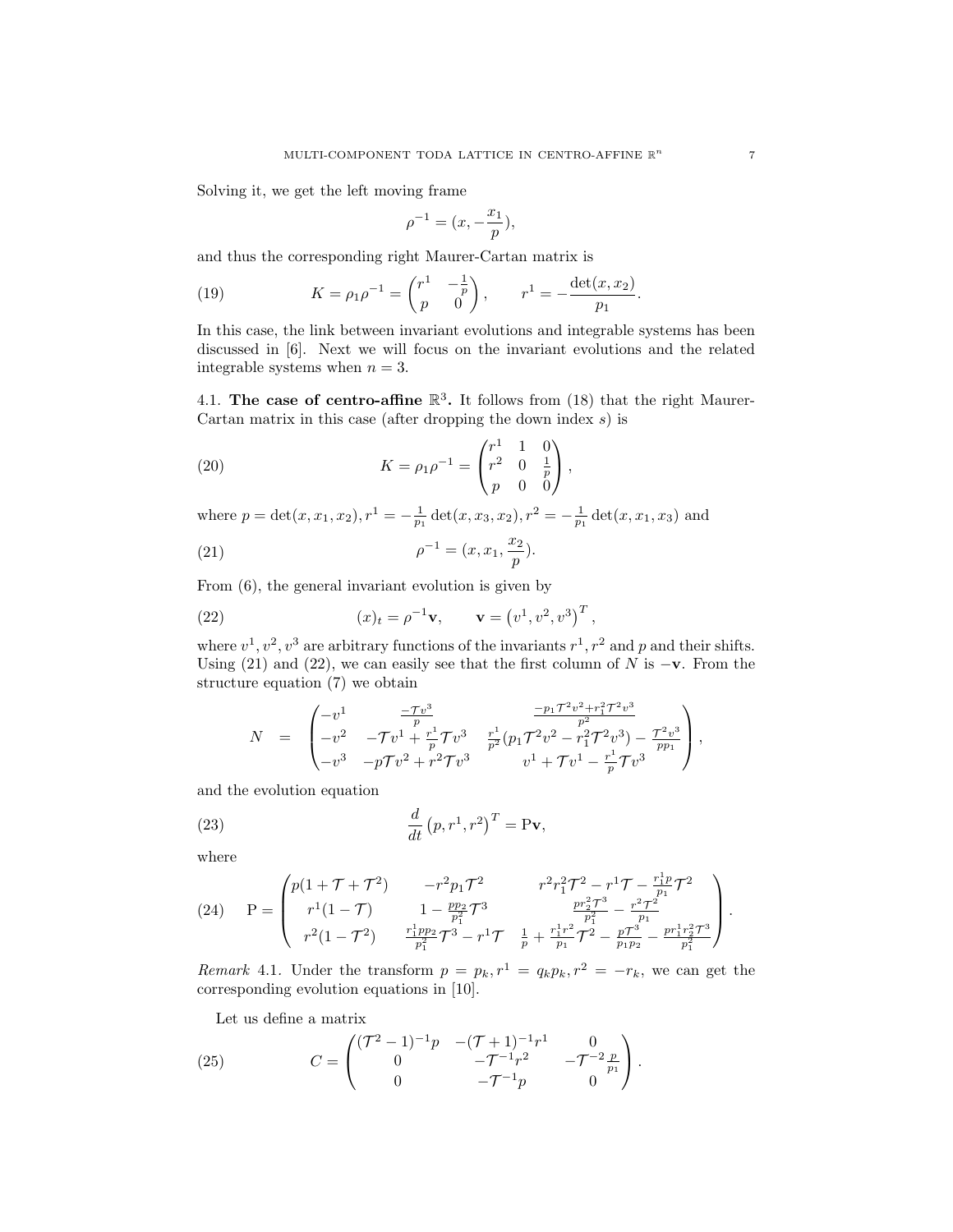Then we compute operator multiplication PC and obtain the following pseudodifference anti-symmetric operator

(26) 
$$
\begin{pmatrix} p(1+\mathcal{T}+\mathcal{T}^2)(\mathcal{T}^2-1)^{-1}p & p\mathcal{T}(\mathcal{T}+1)^{-1}r^1 & pr^2 \\ -r^1(\mathcal{T}+1)^{-1}p & r^1(\mathcal{T}-1)(\mathcal{T}+1)^{-1}r^1 & \frac{p}{p_1}\mathcal{T}-\mathcal{T}^{-2}\frac{p}{p_1} \\ -pr^2 & \frac{p}{p_1}\mathcal{T}^2-\mathcal{T}^{-1}\frac{p}{p_1} & \frac{r^1}{p}\mathcal{T}^{-1}p-p\mathcal{T}\frac{r^1}{p}\end{pmatrix}.
$$

In fact, this operator is a Hamiltonian operator as stated in the following theorem.

**Theorem 4.1.** The operator  $\mathcal{H} = PC$  given by (26) is a Hamiltonian operator and it forms a Hamiltonian pair with

(27) 
$$
\mathcal{H}^{0} = \begin{pmatrix} 0 & 0 & p \\ 0 & \mathcal{T} - \mathcal{T}^{-1} & 0 \\ -p & 0 & 0 \end{pmatrix}.
$$

Proof. Let us introduce the transformation

(28) 
$$
u = \frac{p}{p_1}, v = -r^2, w = r^1,
$$

whose Frechet derivative is

(29) 
$$
D_{(u,v,w)} = \begin{pmatrix} \frac{1}{p_1} - \frac{p}{p_1^2} \mathcal{T} & 0 & 0 \\ 0 & 0 & -1 \\ 0 & 1 & 0 \end{pmatrix} = \begin{pmatrix} \frac{1}{p_1} - \frac{u}{p_1} \mathcal{T} & 0 & 0 \\ 0 & 0 & -1 \\ 0 & 1 & 0 \end{pmatrix}.
$$

Under transformation (28),  $\mathcal{H}^0$  and H become

(30) 
$$
D_{(u,v,w)}\mathcal{H}^0 D_{(u,v,w)}^{\dagger} = \begin{pmatrix} 0 & -u(1-\mathcal{T}) & 0 \\ (1-\mathcal{T}^{-1})u & 0 & 0 \\ 0 & 0 & \mathcal{T}-\mathcal{T}^{-1} \end{pmatrix}
$$

and

$$
D_{(u,v,w)}\mathcal{H}D^{\dagger}_{(u,v,w)} = \begin{pmatrix} u(\mathcal{T}^{-1} - \mathcal{T}^2)(\mathcal{T} + 1)^{-1}u & -u(\mathcal{T} - 1)v & u(1 - \mathcal{T})(\mathcal{T}^{-1} + 1)^{-1}w \\ v(\mathcal{T}^{-1} - 1)u & w\mathcal{T}^{-1}u - u\mathcal{T}w & -u\mathcal{T}^2 + \mathcal{T}^{-1}u \\ w(\mathcal{T} + 1)^{-1}(\mathcal{T}^{-1} - 1)u & \mathcal{T}^{-2}u - u\mathcal{T} & w(\mathcal{T} - 1)(\mathcal{T} + 1)^{-1}w \\ +\mathcal{T}^{-1}v - v\mathcal{T} & \end{pmatrix},
$$

which form a Hamiltonian pair for three component Toda system with Lax operator

$$
L = \mathcal{T}^{-2} + w\mathcal{T}^{-1} + v + u\mathcal{T} .
$$

Here we used the same notation as in [17], where the Hamiltonian pair is explicitly given. Thus we proved the statement.  $\square$ 

- Remark 4.2. (1) This theorem can also be proved by verifying operator  $\mathcal H$ defining a Poisson bivector as used in [7].
	- (2) Another method to prove this statement is using recent results on preHamiltonian operators [19, 20]. We call a difference operator preHamiltonian if its image is a Lie subalgebra with respect to the Lie bracket of evolutionary vector fields. Direct computation shows that operator P is indeed a preHamiltonian operator.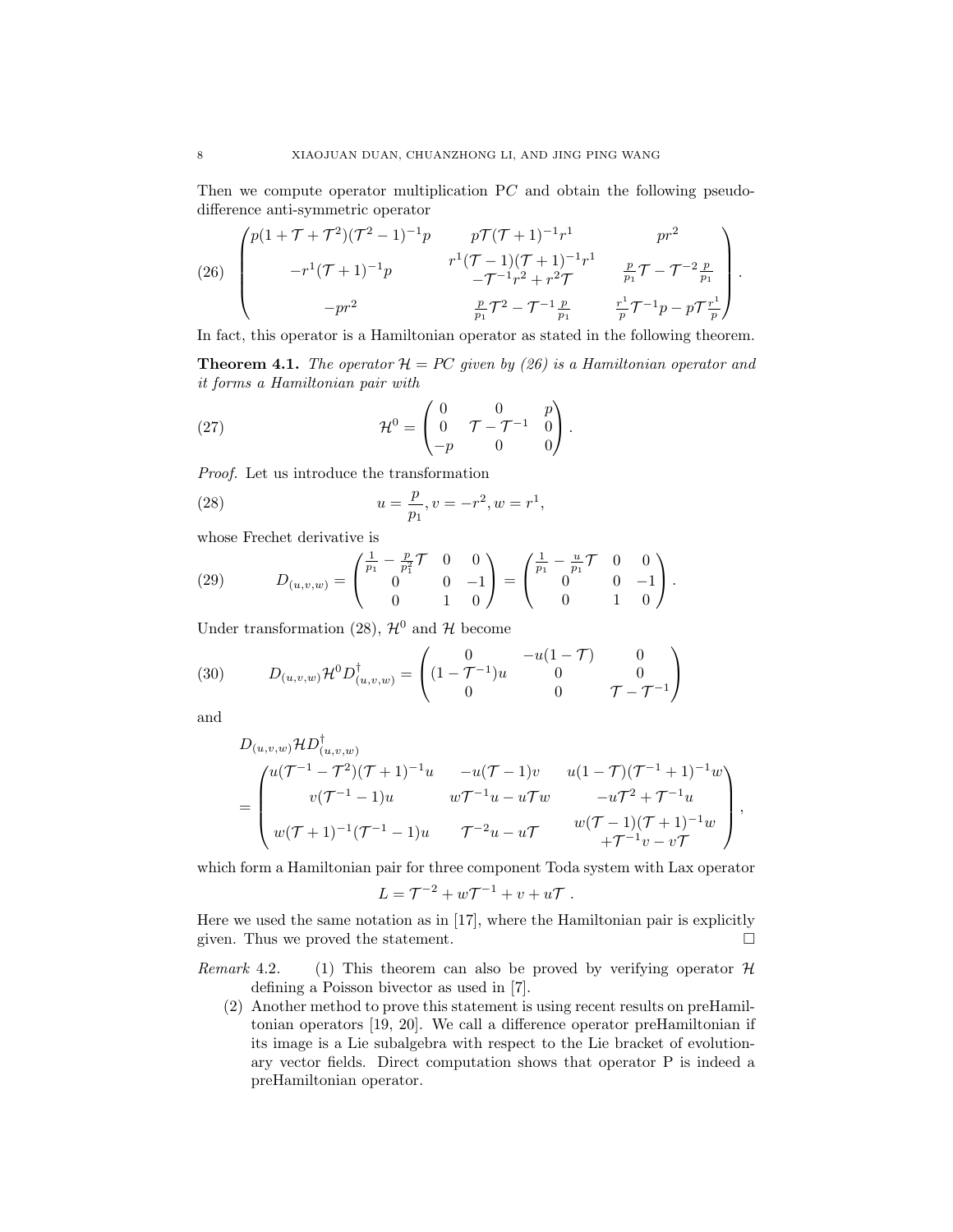Theorem 4.1 induces the following result on the invariant evolutions (22).

**Theorem 4.2.** The invariant evolution in the centro-affine space  $\mathbb{R}^3$  described by

(31) 
$$
(x)_t = (x, x_1, \frac{x_2}{p}) \begin{pmatrix} 0 \\ -\frac{p-2}{p-1} \\ 0 \end{pmatrix}
$$

induces the integrable system

(32) 
$$
\begin{pmatrix} p_t \\ r_t^1 \\ r_t^2 \end{pmatrix} = \begin{pmatrix} pr^2 \\ \frac{p}{p_1} - \frac{p_{-2}}{p_{-1}} \\ r^1 \frac{p_{-1}}{p} - \frac{p}{p_1} r_1^1 \end{pmatrix} = \mathcal{H} \delta r^2 = \mathcal{H}_0 \delta \left( \frac{p_{-1}}{p} r^1 + \frac{(r^2)^2}{2} \right),
$$

where a Hamiltonian pair H and  $\mathcal{H}^0$  is given in Theorem 4.1, and it becomes 3component Toda lattice (15) under the transformation

(33) 
$$
u = \frac{p}{p_1}, w^1 = r^1, w^2 = -r^2.
$$

*Proof.* Taking  $\mathbf{v} = C(0,0,1)^T = (0,-\frac{p-2}{p-1})$  $\left(\frac{p_{-2}}{p_{-1}},0\right)^T$ , we get (31) from (22) and (32) from (23). Moreover, equation (32) is a biHamiltonian systems since  $\mathcal{H}$  and  $\mathcal{H}^0$ form a Hamiltonian pair following from Theorem 4.1.

Under the transformation we have  $u_t = \frac{p_t}{p_1} - \frac{p_t}{p_1^2}$  $\frac{p}{p_1^2}p_{1,t} = \frac{p}{p_1}r^2 - \frac{p}{p_1}r_1^2 = u(w_1^2 - w^2).$ After direct calculation for  $w_t^i$ ,  $i = 1, 2$ , we obtain the 3-component Toda lattice as stated.  $\Box$ 

Notice that  $e_2 = (0, 1, 0)^T$  is in the kernel of  $\mathcal{H}^0$ . if we take

$$
\mathbf{v} = -Ce_2 = ((\mathcal{T} + 1)^{-1}r^1, \mathcal{T}^{-1}r^2, \mathcal{T}^{-1}p)^T
$$

in (23), we get the following integrable nonlocal equation

(34) 
$$
\begin{cases} p_t &= -p(1+\mathcal{T})^{-1}r_1^1, \\ r_t^1 &= r_{-1}^2 - r^2 - r^1(\mathcal{T}-1)(1+\mathcal{T})^{-1}r^1, \\ r_t^2 &= \frac{p-1}{p} - \frac{p}{p_1}, \end{cases}
$$

which becomes the nonlocal 3-component Toda lattice (16) under the transformation (33).

4.2. Towards the general centro-affine case. For *n*-dimensional centro-affine space, we can, in principle, carry out the same study as we did for the case of centro-affine  $\mathbb{R}^3$ . However, the explicit formula of operator P (in (24)) in this case is rather large and thus we won't write down here. We simply present the expression for matrix  $N$  and some results.

Assume that the general invariant evolution is given by

(35) 
$$
(x)_t = \rho^{-1} \mathbf{v}, \qquad \mathbf{v} = (v^1, v^2, \cdots, v^n)^T,
$$

where  $v^1, v^2, \dots, v^n$  are arbitrary functions of the invariants  $r^k, k = 1, \dots, n-1$ and p and their shifts. We know that  $N = \rho_t \rho^{-1}$ . Thus the first column of N is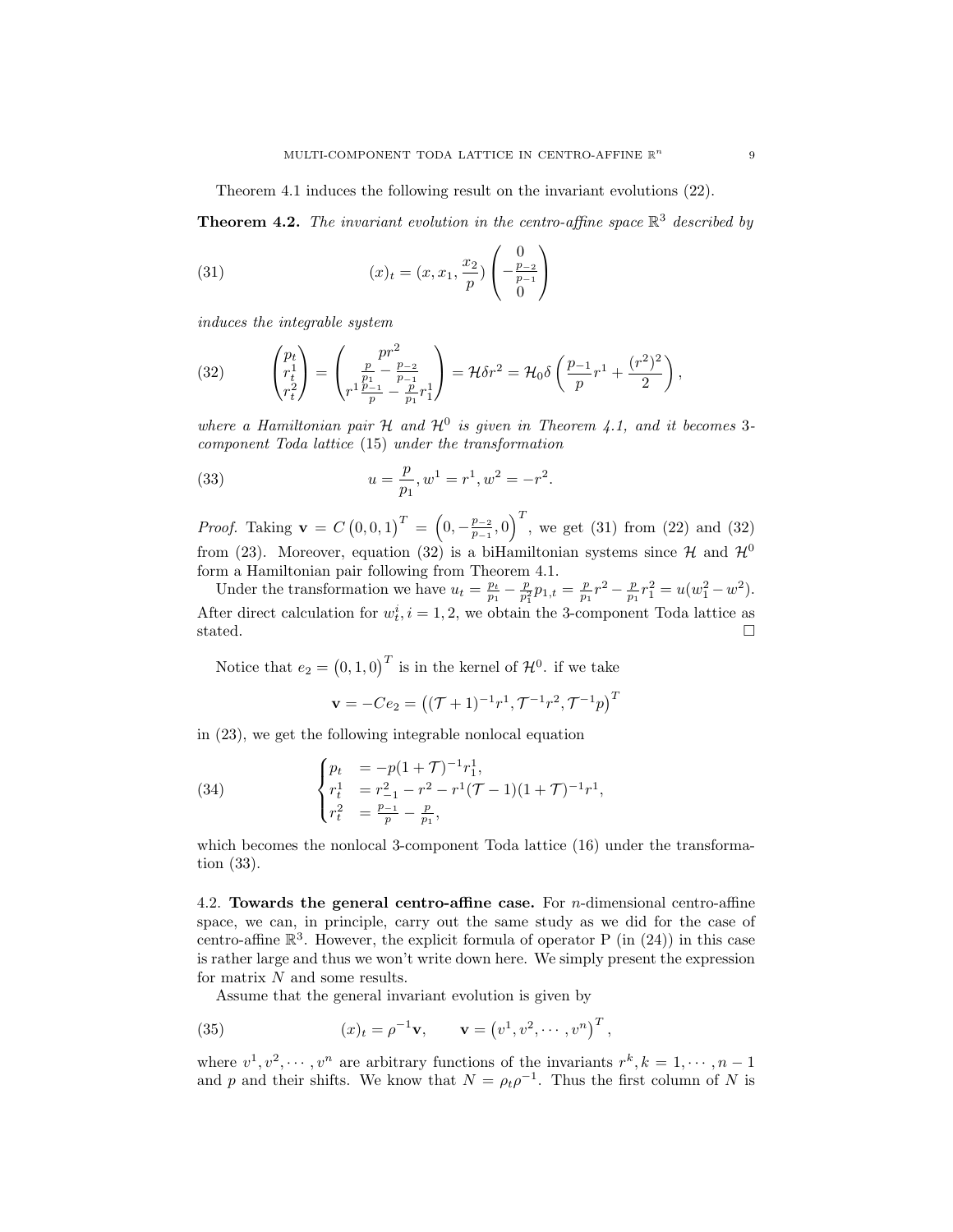$-\mathbf{v}$ , the k–th column of N is  $M^{k-1}\mathbf{v}$  for  $k = 2, \dots, n-1$  with

(36) 
$$
M = \begin{pmatrix} 0 & 0 & 0 & \cdots & 0 & 0 & \frac{1}{p}\mathcal{T} \\ \mathcal{T} & 0 & 0 & \cdots & 0 & 0 & \frac{-r^1}{p}\mathcal{T} \\ \vdots & \vdots & & \vdots & & \vdots & & \vdots \\ 0 & 0 & 0 & \cdots & \mathcal{T} & 0 & \frac{-r^{n-2}}{p}\mathcal{T} \\ 0 & 0 & 0 & \cdots & 0 & (-1)^{n-1}p\mathcal{T} & (-1)^n r^{n-1}\mathcal{T} \end{pmatrix},
$$

and the last column of  $N$  can be obtained from the structure equation  $(7)$ , namely,

$$
N_{1,n} = \frac{(-1)^{n-1}}{p^2} \mathcal{T} N_{n,n-1},
$$
  
\n
$$
N_{j+1,n} = \frac{(-1)^{n-1} \mathcal{T} N_{j,n-1}}{p} - r^j N_{1,n}, \quad j = 1, \cdots, n-2,
$$
  
\n
$$
N_{n,n} = -(N_{1,1} + \cdots + N_{n-1,n-1}),
$$

reflecting the fact that matrix  $N$  is traceless.

**Theorem 4.3.** The invariant evolution in the centro-affine space  $\mathbb{R}^{n+1}$  given by

(37) 
$$
(x)_t = (x, x_1, \cdots, \frac{(-1)^n}{p} x_n) \left(0, -\frac{p_{-n}}{p_{1-n}}, 0, \cdots, 0\right)^T
$$

induces the integrable system

(38) 
$$
\begin{cases} p_t &= (-1)^n r^n p, \\ r_t^1 &= -\frac{p_{-n}}{p_{1-n}} + \frac{p}{p_1}, \\ r_t^j &= r^{j-1} \frac{p_{j-1-n}}{p_{j-n}} - r_1^{j-1} \frac{p}{p_1}, \quad j = 2, \cdots, n, \end{cases}
$$

which becomes the  $n + 1$ -component Toda lattice (13) under the transformation

(39) 
$$
u = \frac{p}{p_1}, \ w^k = (-1)^{k+1} r^k, \ k = 1, \cdots, n.
$$

*Proof.* From the given invariant evolution (37), we know  $\mathbf{v} = \left(0, -\frac{p-n}{n_1}\right)$  $\frac{p_{-n}}{p_{1-n}}, 0, \cdots, 0)$ <sup>T</sup>. Thus we get the expression of N using the formula above. Alternatively we determine  $N$  using the structure equation (7): the nonzero entries are

$$
N_{i+1,i} = \mathcal{T}^{i-1} \frac{p_{-n}}{p_{1-n}}, \ i = 1, 2, \cdots, n-1; \quad N_{n+1,n} = (-1)^n p_{-1};
$$
  

$$
N_{1,n+1} = \frac{1}{p}; \quad N_{i+1,n+1} = -\frac{r^i}{p}, \ i = 1, 2, \cdots, n-1
$$

and further obtain the corresponding flow of invariants as given by (38). The second part of the statement can be proved by direct calculation of changing variables.  $\Box$ 

Similarly, we can get the result of the invariant evolution linking with nonlocal multi-component Toda lattices as in the centro-affine  $\mathbb{R}^3$ .

**Theorem 4.4.** The invariant evolution in the centro-affine space  $\mathbb{R}^{n+1}$  given by

(40) 
$$
(x)_t = (x, x_1, \cdots, (-1)^n \frac{x_n}{p}) \mathcal{T}^{-1} \left( \sum_{k=0}^{n-2} \mathcal{T}^{-k} \eta, r^2, r^3, \cdots, r^n, p \right)^T,
$$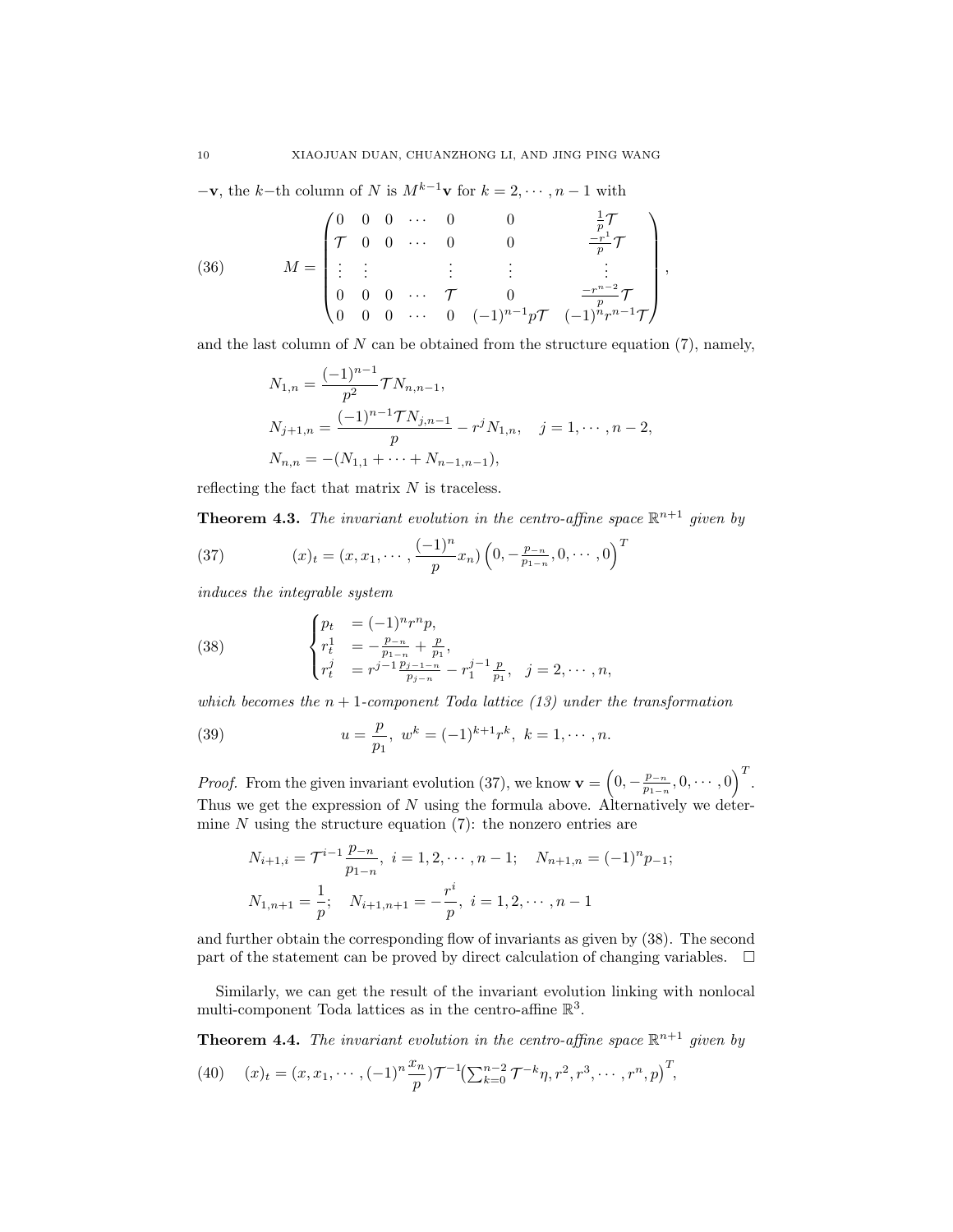where  $\eta = (1 + \mathcal{T}^{-1} + \cdots + \mathcal{T}^{1-n})^{-1}r^1$ , induces the integrable system

(41) 
$$
\begin{cases} p_t &= -p\eta, \\ r_t^j &= r_{-1}^{j+1} - r^{j+1} - r^j(1 - \mathcal{T}^{-n+j})\eta, \\ r_t^n &= (-1)^n \left(\frac{p_{-1}}{p} - \frac{p}{p_1}\right) \end{cases} \quad j = 1, \cdots, n-1,
$$

which becomes the nonlocal  $n + 1$ -component Toda lattice (14) under the transformation (39).

Proof. The second part of the statement can be proved by direct calculation of changing variables. For the proof of the first part of statement, we denote

(42) 
$$
\overline{\eta} = (1 + \mathcal{T}^{-1} + \dots + \mathcal{T}^{2-n})\eta.
$$

From the given invariant evolution  $(40)$ , it leads to the first column of matrix N as  $-(\mathcal{T}^{-1}\overline{\eta}, \mathcal{T}^{-1}r^2, \mathcal{T}^{-1}r^3, \cdots, \mathcal{T}^{-1}r^n, \mathcal{T}^{-1}p)^T$ . Using the structure equation (7), we can determine  $N$  as follows

$$
N = -\begin{pmatrix} \mathcal{T}^{-1}\overline{\eta} & 1 & 0 & \cdots & 0 & 0\\ \mathcal{T}^{-1}r^2 & \overline{\eta} - r^1 & 1 & \cdots & 0 & 0\\ \mathcal{T}^{-1}r^3 & 0 & \mathcal{T}(\overline{\eta} - r^1) & \cdots & 0 & 0\\ \vdots & \vdots & \vdots & & \vdots & \vdots\\ \mathcal{T}^{-1}r^{n-2} & 0 & 0 & \cdots & 1 & 0\\ \mathcal{T}^{-1}r^n & 0 & 0 & \cdots & \mathcal{T}^{n-2}(\overline{\eta} - r^1) & \frac{(-1)^n}{p}\\ \mathcal{T}^{-1}p & 0 & 0 & \cdots & 0 & \xi \end{pmatrix}
$$

where  $\xi = (\mathcal{T}^{n-1} - \mathcal{T}^{-1})\overline{\eta} + (1 - \mathcal{T}^{n-1})r^1$ . Moreover, we get the flow for invariants

$$
\begin{cases}\np_t = p(\mathcal{T}^{-1}\overline{\eta} - r^1), \\
r_t^j = r^j(\mathcal{T}^{-1} - \mathcal{T}^{j-1})\overline{\eta} + (\mathcal{T}^{-1} - 1)r^{j+1} - r^j(1 - \mathcal{T}^{j-1})r^1, \ j = 1, \cdots, n-1, \\
r_t^n = r^n(\mathcal{T}^{-1} - \mathcal{T}^{n-1})\overline{\eta} - r^n(1 - \mathcal{T}^{n-1})r^1 + (-1)^n\left(\frac{p-1}{p} - \frac{p}{p_1}\right).\n\end{cases}
$$

Note that N is traceless under the given relation between  $\eta$  and  $r^1$ , that is,

$$
r^{1} = (1 + \mathcal{T}^{-1} + \dots + \mathcal{T}^{1-n})\eta.
$$

Substituting it and (42) into the above flow, we obtain the system (41).  $\Box$ 

,

#### **ACKNOWLEDGMENTS**

The paper is supported by the EPSRC grant EP/P012698/1. JPW would like to thank the EPSRC for funding this research. This work was done during the visit of XJD and CZL in the University of Kent, which is supported by the China Scholarship Council. XJD and CZL would like to thank the School of Mathematics, Statistics & Actuarial Science of Kent University for the hospitality. CZL is supported by the National Natural Science Foundation of China under Grant No. 12071237 and K. C. Wong Magna Fund in Ningbo University.

#### **REFERENCES**

- [1] R. Hasimoto. A soliton on a vortex filament. J. Fluid Mechanics, 51: 477–485, 1972.
- [2] M. Fels, P. J. Olver. Moving Coframes I, Acta Appl. Math. 51(1998), 161-213.
- [3] M. Fels, P. J. Olver. Moving Coframes II, Acta Appl. Math. 55(1999), 127-208.
- [4] G. Mar´ı Beffa. Poisson geometry of differential invariants of curves in some nonsemisimple homogeneous spaces, Proc. Amer. Math. Soc. 134(2006), 779-791.